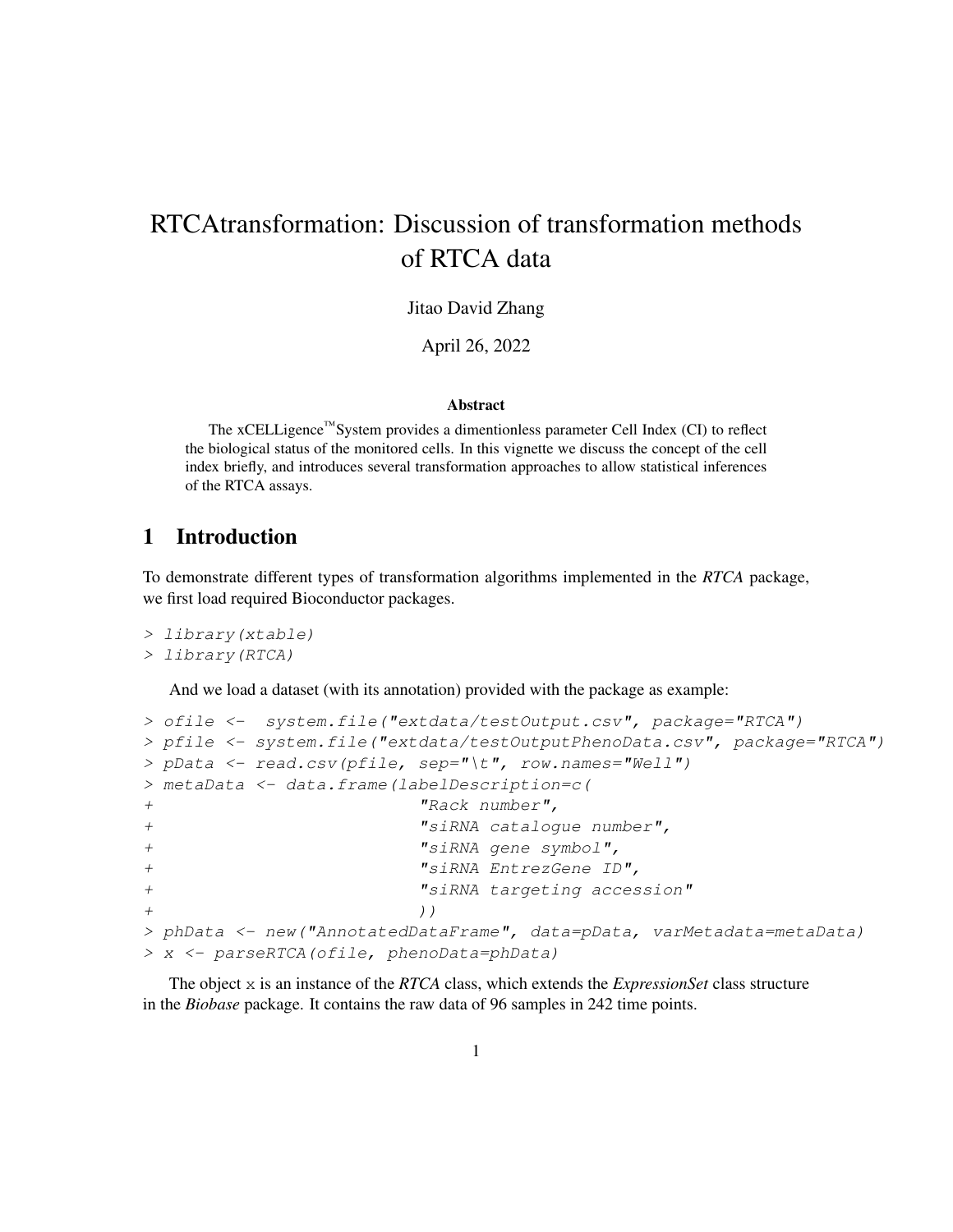## 2 Manipulation

#### 2.1 Smooth Transformation

*Smooth Transformation* smoothes the RTCA curves by fitting a cubic smoothing spline. It provides more 'flat' data compared to the raw values due to the smoothing. While it is useful for visualization, the smooth transformation must be used with care when modelling or statistical procedures are performed later.

The transformation is performed with the following syntax:

> xSmooth <- smoothTransform(x)

#### 2.2 Interpolation Transformation

The *RTCA* device can record the cell index at irregular time intervals. For example, two sampling time points per hour at the first 48 hour and one time point per hour at the later 48 hour. Some algorithms and time-series model, however, requires data points distributed with regular time intervals. The *interpolation transformation*, as its name suggests, interpolates the RTCA-readout to regular intervals specified by the user. Several methods could be chosen for the interpolation, with the linear interpolation as the default method.

Similarly as the smooth transformation, the interpolation can be called as easily as the following example shows:

> xInter <- interpolationTransform(x)

## 3 Methods

### 3.1 Derivative Transformation

The *derivative transformation* calculates the growth rate of the RTCA-readouts by its first derivative against time. As an alternative to the ratio normalization proposed by the device provider, the derivative transformation is independent of the choice of the normalising time point, which has to be given manually by the user and thereby introduces subjectivity in the analysis.

An example of the derivative transformation:

> xDeriv <- derivativeTransform(x)

#### 3.2 Relative Growth Rate Transformation

The *relative growth rate transformation* is a derivative from the simple *derivative transformation* by dividing the first derivative with the raw value at that time point. It is analogue to the *relative growth rate* known in the population genetics where the mathematic model asummes that the growth rate is proportional to the population size.